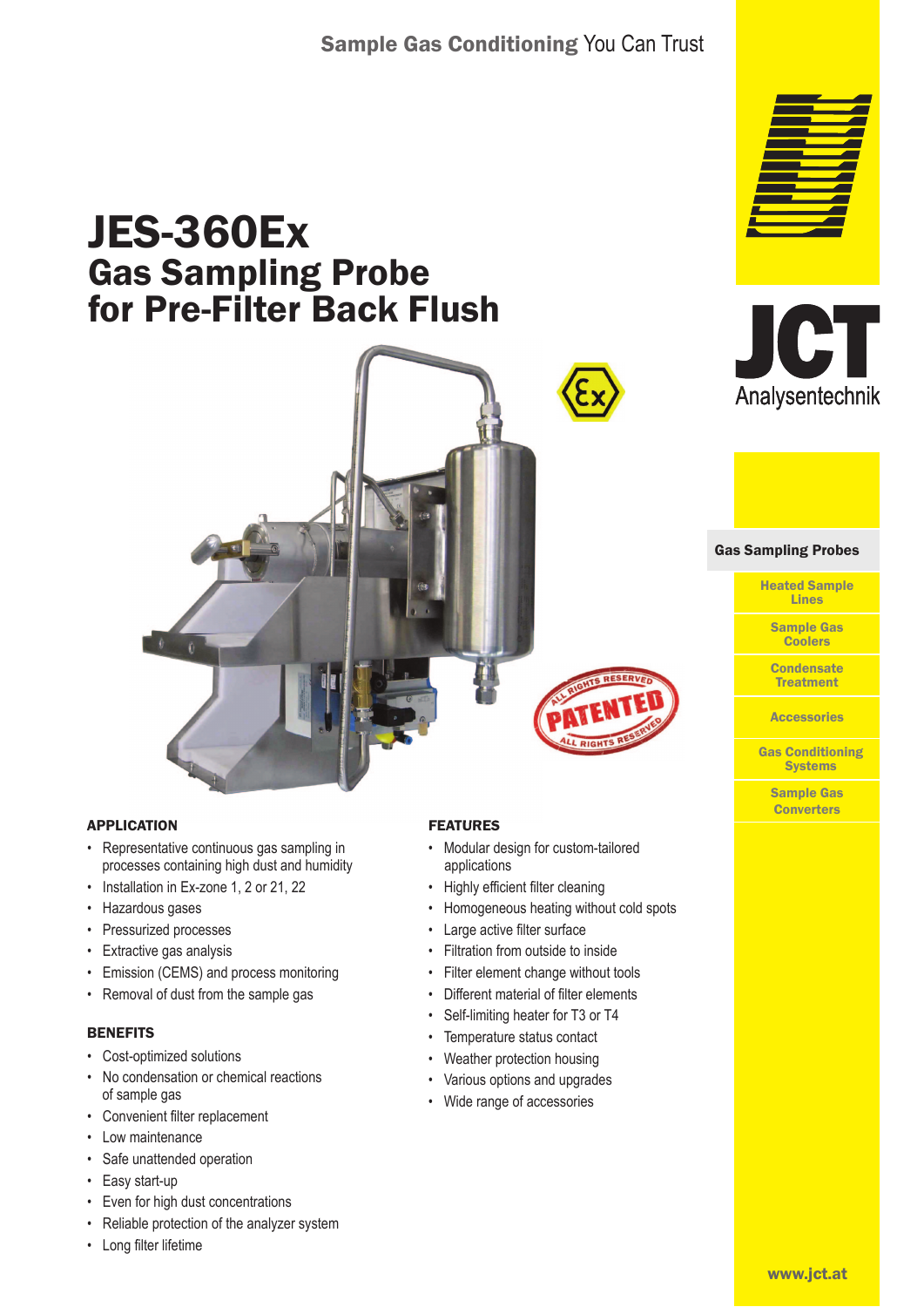## TECHNICAL DATA

| <b>Model</b>                                 | <b>JES-360Ex</b>                                                                                                                                                                                                                                                                     |  |  |  |  |
|----------------------------------------------|--------------------------------------------------------------------------------------------------------------------------------------------------------------------------------------------------------------------------------------------------------------------------------------|--|--|--|--|
| Description                                  | stationary gas sampling probe for pre-filter back flush for Ex-zone 1, 2, 21 or 22                                                                                                                                                                                                   |  |  |  |  |
|                                              | <b>Operation</b>                                                                                                                                                                                                                                                                     |  |  |  |  |
| Temperature (feature S)                      | temperature class T3: 200 °C, T4: 135 °C                                                                                                                                                                                                                                             |  |  |  |  |
| Low temperature status contact (feature O)   | temperature class T3: 130 °C, T4: 90 °C                                                                                                                                                                                                                                              |  |  |  |  |
| Operating pressure                           | max. 2 bara (max. 7 bara optional)                                                                                                                                                                                                                                                   |  |  |  |  |
| Mounting position                            | 5° to 15° incline (recommended), torsion angle max. 15°                                                                                                                                                                                                                              |  |  |  |  |
| Heating-up time                              | < 1 h                                                                                                                                                                                                                                                                                |  |  |  |  |
|                                              | for options S0, S2: 0 °C to 55 °C<br>for options S1, S3: -20 °C to 55 °C                                                                                                                                                                                                             |  |  |  |  |
|                                              | <b>Construction</b>                                                                                                                                                                                                                                                                  |  |  |  |  |
| Dimensions over all (W x H x D)              | 375 x 418 x 449 mm                                                                                                                                                                                                                                                                   |  |  |  |  |
| Dimensions connection box (W x H x D)        | 120 x 160 x 90 mm                                                                                                                                                                                                                                                                    |  |  |  |  |
| Filter element                               | 2 µm ceramic or 0,2 µm ceramic surface coated                                                                                                                                                                                                                                        |  |  |  |  |
| Active filter surface                        | $170 \text{ cm}^2$                                                                                                                                                                                                                                                                   |  |  |  |  |
| Mounting flange                              | DN 65, PN6; form A according to EN 1092-1; SS316L<br>or 2" ANSI 150 lbs; according to ASME B16.5                                                                                                                                                                                     |  |  |  |  |
| Sample gas inlet                             | G 3/4" female thread                                                                                                                                                                                                                                                                 |  |  |  |  |
| Sample gas outlet                            | 1/8" NPT female thread                                                                                                                                                                                                                                                               |  |  |  |  |
| Calibration gas connection (feature C)       | pipe 6 mm, SS316                                                                                                                                                                                                                                                                     |  |  |  |  |
| Back purge connection (feature K)            | pipe 6 mm, SS316                                                                                                                                                                                                                                                                     |  |  |  |  |
| Connection pre-filter back flush (feature J) | NPT 3/8" female thread                                                                                                                                                                                                                                                               |  |  |  |  |
| Gas wetted materials                         | SS316L, ceramic, Viton®                                                                                                                                                                                                                                                              |  |  |  |  |
| Protection class                             | connection box IP65, probe IP43                                                                                                                                                                                                                                                      |  |  |  |  |
| Weight                                       | approx. 15 kg, depending on options                                                                                                                                                                                                                                                  |  |  |  |  |
| Weather protection housing                   | SS304, thermal insulated, colour stainless steel natural                                                                                                                                                                                                                             |  |  |  |  |
| Type of protection                           | heating: $\textcircled{\tiny{\textcircled{\tiny \textcirc}}}$ II 2 G Ex db IIC T4, T3 $\textcircled{\tiny{\textcircled{\tiny \textcircled{\tiny \textcirc}}} }$ II 2 D Ex tbIIIC T135°C, T200°C<br>connection box: ۞ II 2 G Ex em II T6/T5/T4 ۞ II 2 D Ex tD A21 IP66 T80 °C, T95 °C |  |  |  |  |
| Approvals / Signs                            | heating: PTB 02 ATEX 1116X; IECEx PTB 07.0055X<br>connection box: PTB 01 ATEX 1016 ; LCIE 02 ATEX 6240 ; IECEx PTB 06.0046 / CE                                                                                                                                                      |  |  |  |  |
|                                              | <b>Electrics</b>                                                                                                                                                                                                                                                                     |  |  |  |  |
| Power supply                                 | 115 to 230 VAC 50/60 Hz                                                                                                                                                                                                                                                              |  |  |  |  |
|                                              |                                                                                                                                                                                                                                                                                      |  |  |  |  |

Power consumption approx. 150 to 300 VA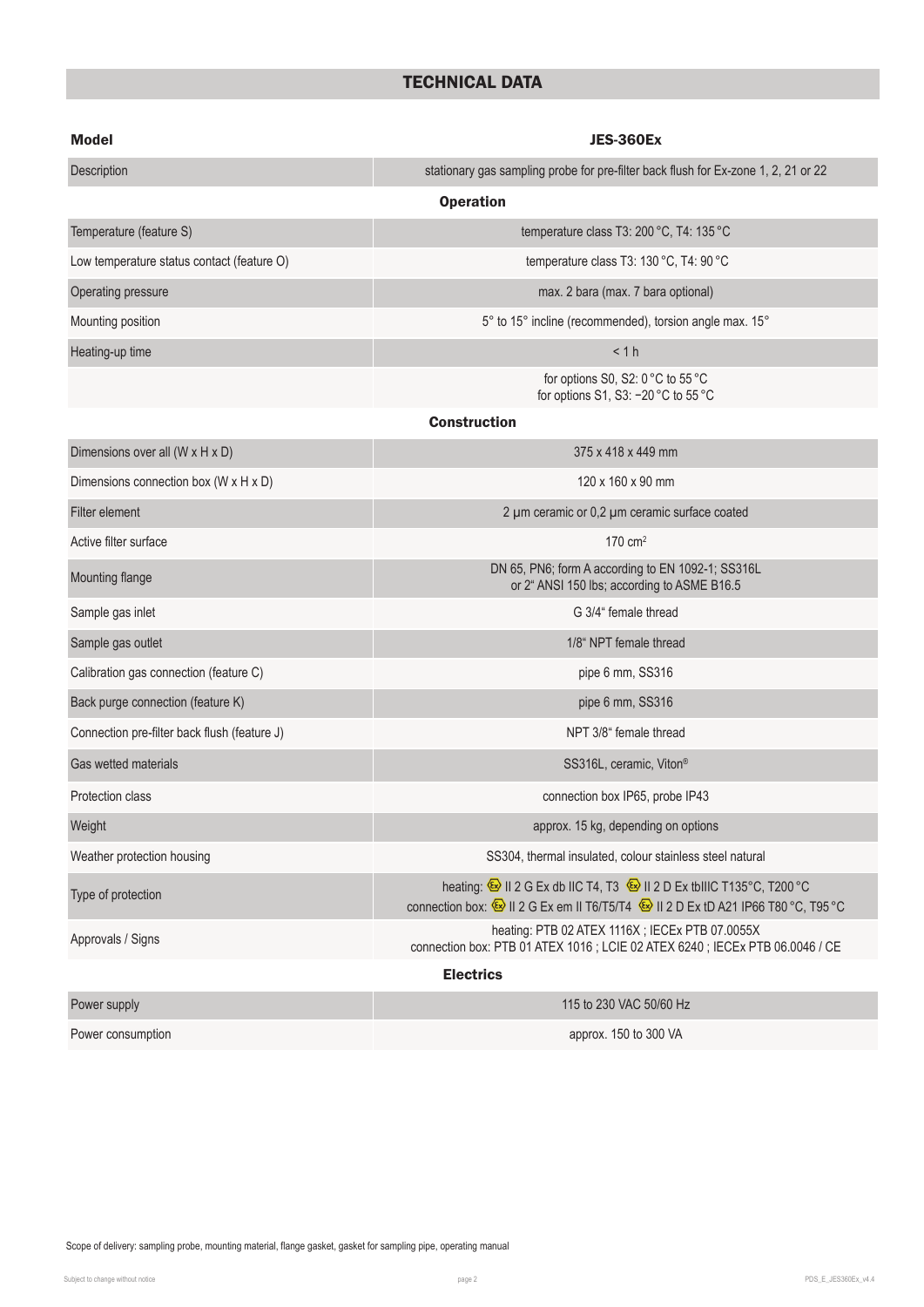This flow chart inlcudes all possible options.



Pressure characteristics in dependence of the gas flow (for new filter element and 20°C)



DIMENSIONS